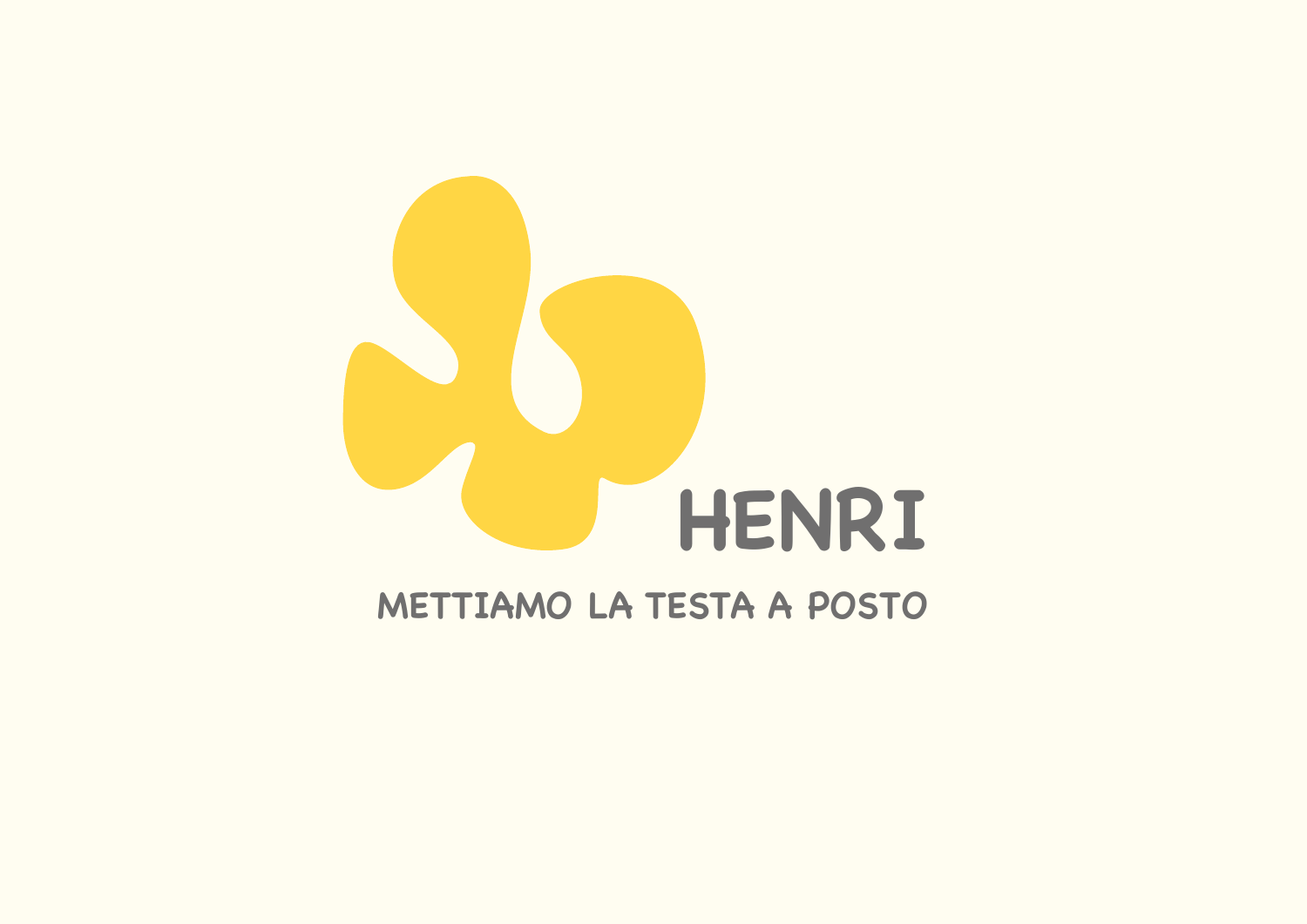

## **About Title**

### **Meaning & History**

From the Germanic name Heimirich which meant «home ruler», composed of the elements *heim* «home» and *ric* «power, ruler».

Heinrich was popular among continental royalty, being the name of seven German kings, starting with the 10th-century Henry I the Fowler, and four French kings. In France it was rendered Henri from the Latin form Henricus. The Normans introduced the French form to England, and it was subsequently used by eight kings, ending with the infamous Henry VIII in the 16th century.

Center's title also derives from the name of the famous French artist Henri Matisse.

«We must all see life as if we were children. Creativity takes courage»

Henri Matisse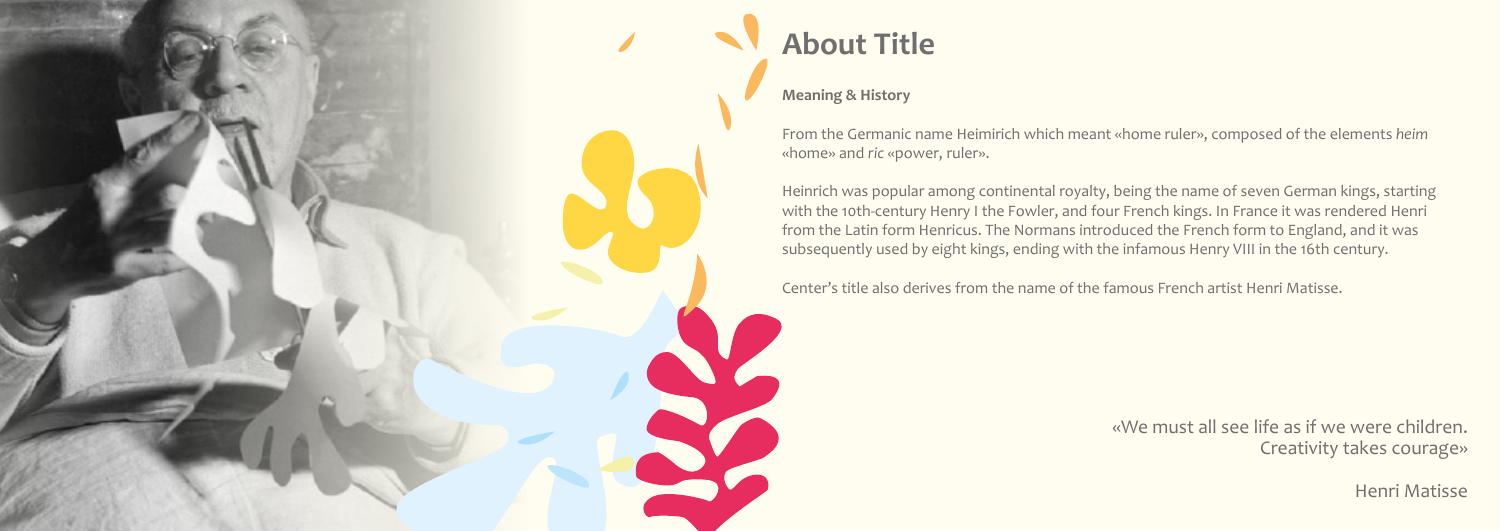## **Philosophy**

**Henri** is a new generation child, a "*home ruler*", who will be able to change the surrounding world to the best if embraced with careful guidance based on creative approach and

> "Everything about a person should be beautiful face, clothes, soul and thoughts..."

Mess starts with the way of thinking. A human grown up with beauty and cleanliness is more high-minded. His/her deeds are more decent, he/ she cares for the others, sets high goals and while having respect for his/her own culture is ready to accept the ones that differ.

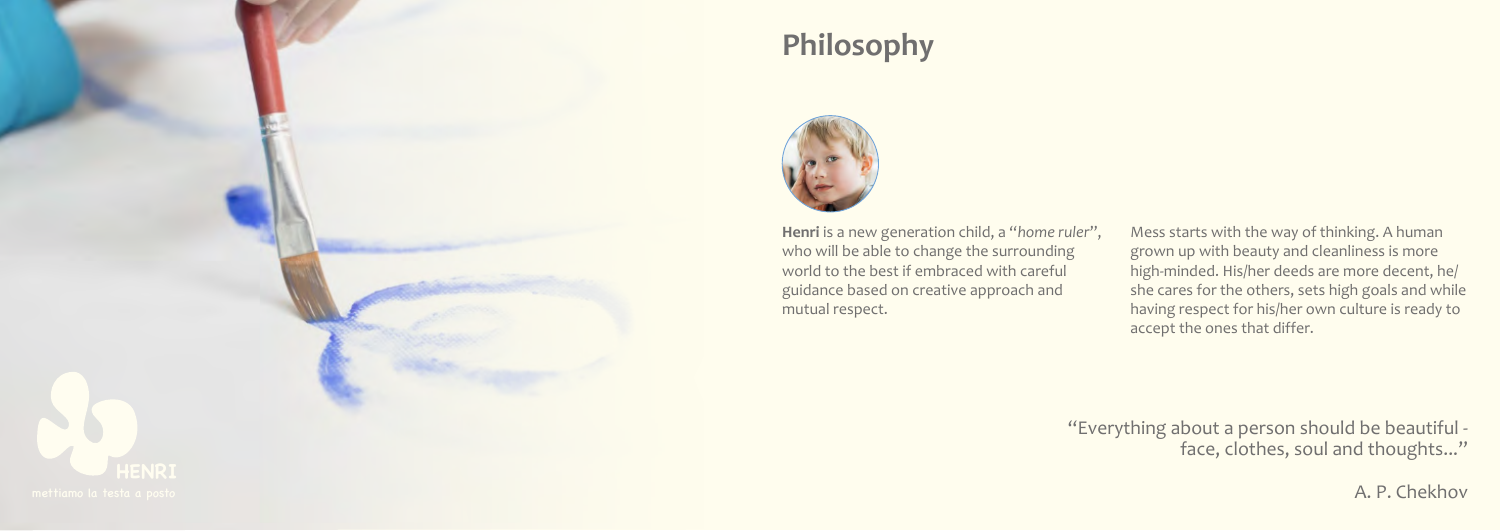# **Geography and Activities**

### **Sicily - First Henri Center:**

Establishing the first Henri Center in 2018 in western Sicily, downtown of Trapani. Than open a branch of Henri Centers in major cities in southern Italy and France.

We decide to work in socially and economically unfavourable regions of the Southern Europe. While realizing the entire range of problems starting from the poorly developed infrastructure to emigration level, we suggest the kids and youngsters making three simple steps with us:



**1.** The very first step - bring

**2.** Then think about personal development and bring your thoughts and deeds in order.

*Education projects: School of Arts for kids and a project studio for youngsters.*



**3.** The third step – bring everything around you - town and streets - in order.

*Social projects: voluntary services and charity.*

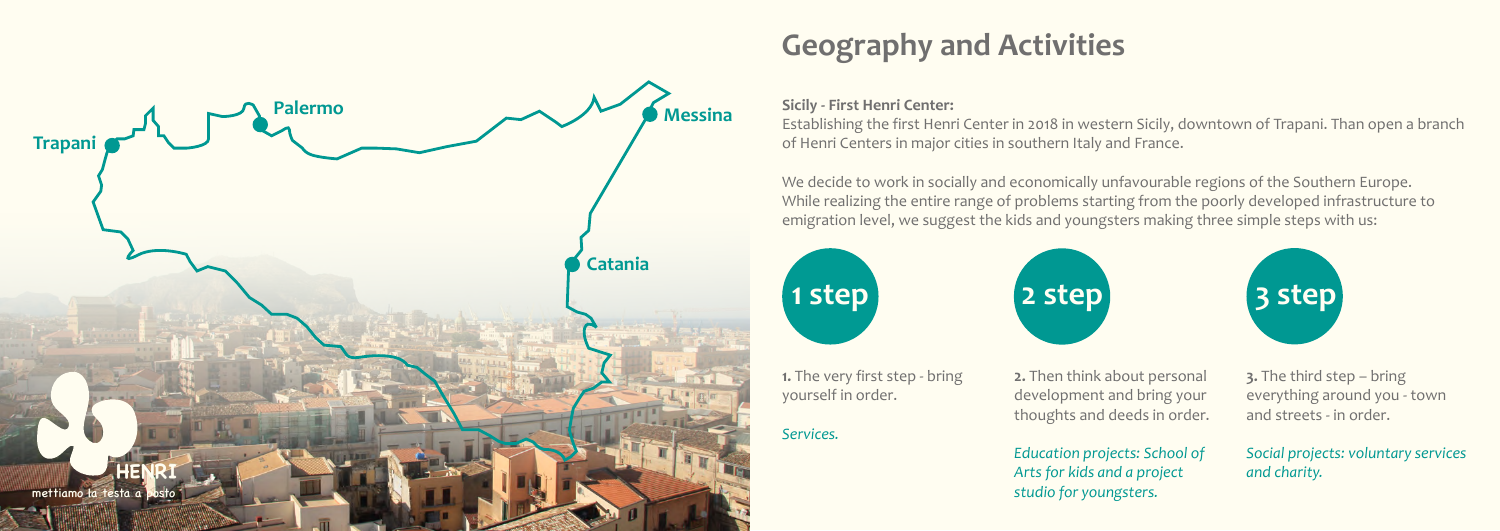

**For kids:**

- Haircuts and hairstyling, - Sales of organic beauty care products,



**For moms:**

- Manicure and hairstyling,
- Sales of gift cards,



**For family:**

- Arrangement of birthday parties, celebrations and photo sessions for kids; - Family club: baby parking.

mettiamo la testa a posto

## **1. Bringing Yourself In Order: Services**

## **HENRI**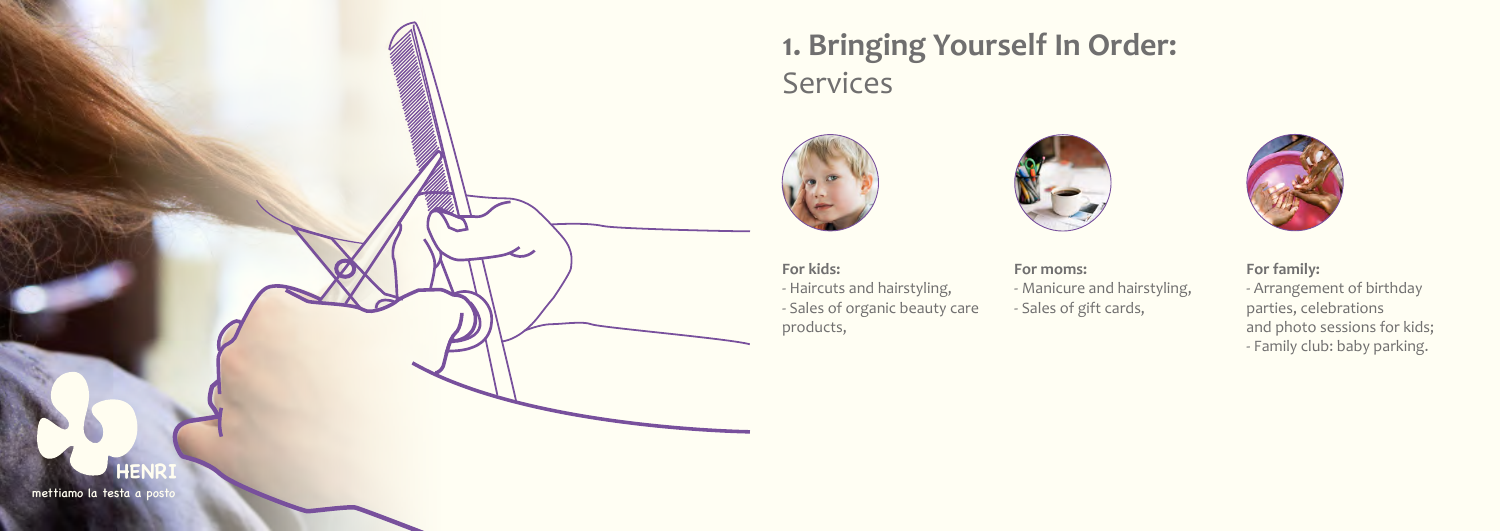## **2. Personal Development:** Education Project Program

for 5-10 year old kids takes place each Saturday (art, cartoon films, literature, architecture, geography).



**2. Project Studio for 11-15 year old youngsters:**  detailed work and implementation of projects for the city made up by young people. Exhibition of all projects, financing and realization of the best ones.





**3. Devoted Publication:**

On behalf of Henri, the publication of inspiring articles on children raising and developing in a newspaper format. Materials motivating for development (city's current problems - street, education, personal safety).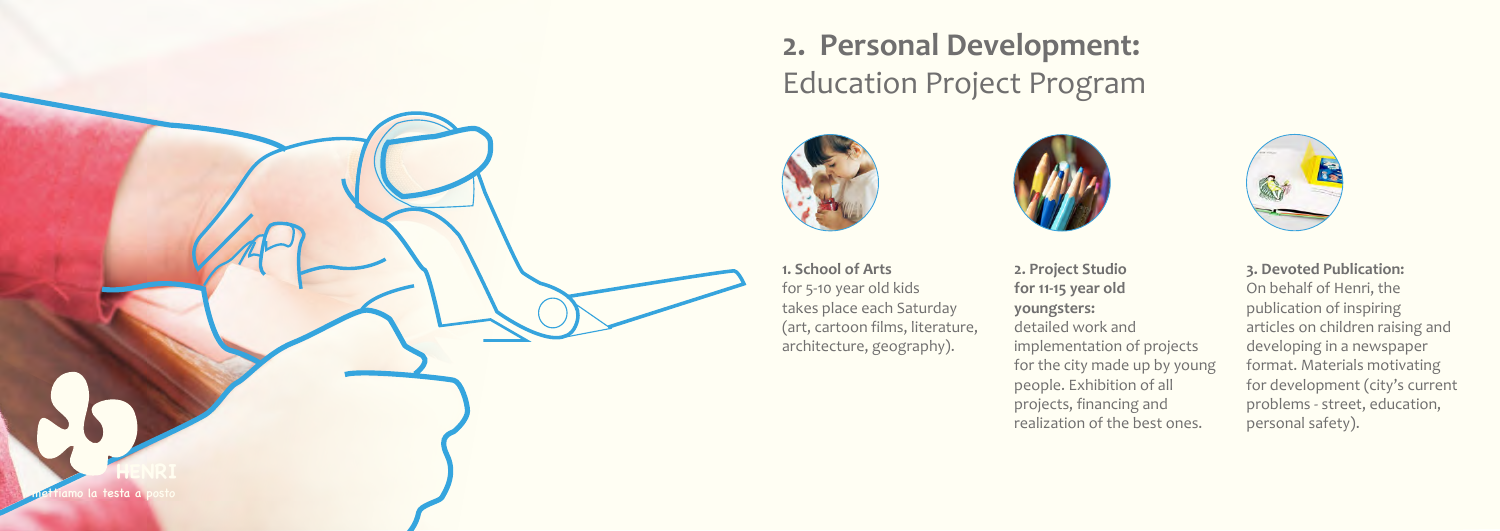# **3. Bringing The City In Order:** Social Project Program

- Clean-up performed by municipal Pacheco Park team, - Street cleaning on the crossroad with Henri place - Initiative on regular clean-up activities participated by all school classes of Pacheco and schools and Trapani institute. - Social advertising in Trapani





- **2. Problem of cultural adoptation**, communication and personal safety related to kids and youngsters:
- Consultations by a child psychologist;
- Open doors for everyone: play and dance with enemy.



- **3. Restoration of memory** and careful attitude to cultural heritaпу of the cities**:**
- Publication of a map and an album of landmarks, significant locations, as well as abandoned areas of the regions.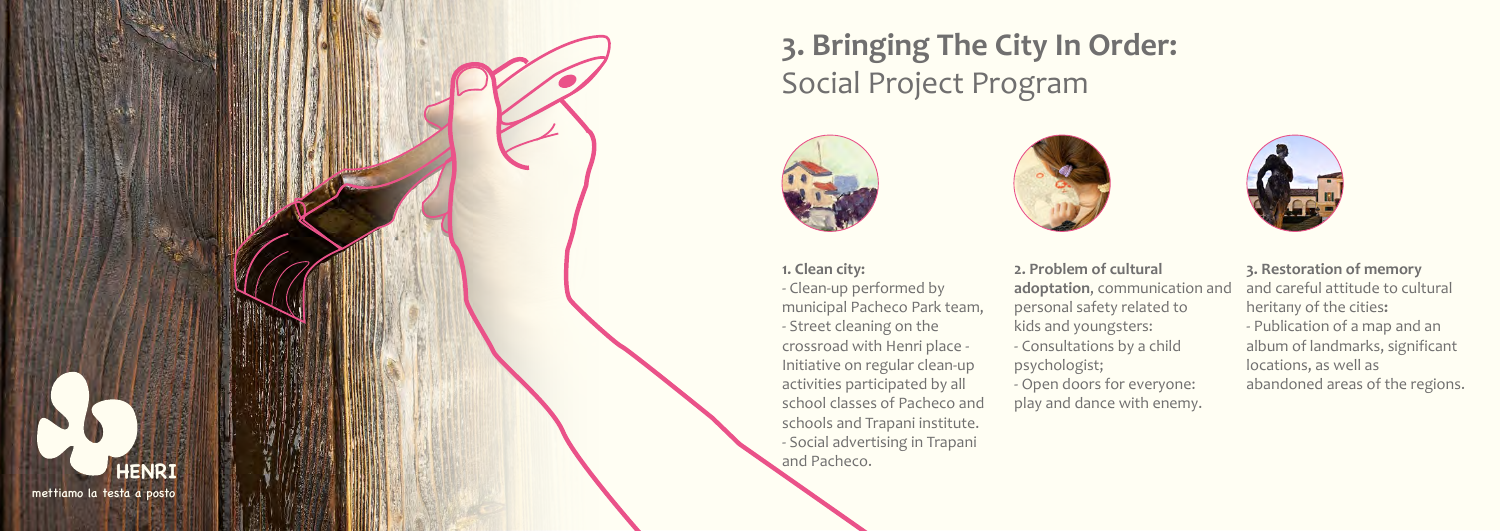# **Ethics code:** Main Features

**Personnel** – competence, thoughtfulness and respect for children.

**Cleanliness** – in hairstyling services (sterile tools), in all rooms of the Center.

**Comfort** – a beautiful and simple arrangement of teh room, cosy lighting, sound-proof walls, perfect rest room (a table for swadding, arm-chair, products for body care (diapers, napkins, fragrances, soap, creme), towels, toilet bowl paper covers, a toilet bowl for grown-ups and a small toilet bowl for kids, a riser for kids by the hand basin), drinking water and fruit snacks.

**Uniqueness.** Something that has never appeared in the city before: from services to equipment. A screen and a beamer for wall projections. A comprehensive library. Toys that cannot be bought in the city (available for few families). Arm-chairs for kids in hairstylling room. A commodious and light art working studio.

**Usefulness. We believe in favor of small steps forward!**